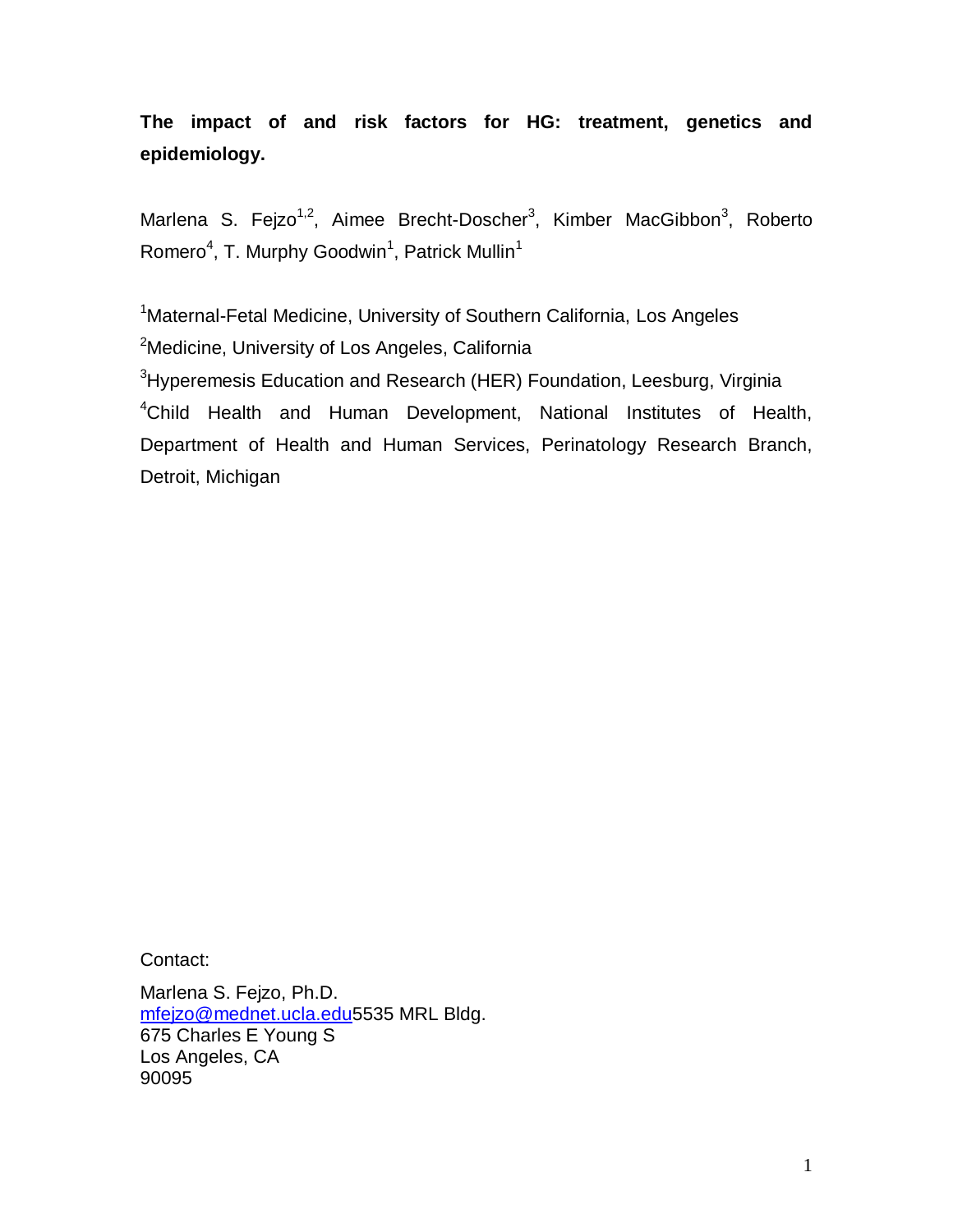Abstract.

We discuss our past and present research into the impact, risk factors, epidemiology and genetics of hyperemesis gravidarum, using data collected by the Hyperemesis Education and Research Foundation [www.helpher.org.](http://www.helpher.org/)

Main findings have suggested a large impact on women. Eighty percent of women reported a negative psychosocial impact. This finding was twice as likely to be seen in women who reported an uncaring or unaware provider. Fifteen percent of women who wanted to remain pregnant terminated, with the primary reason being "no hope for relief". This suggests a critical need for better treatment options. Treatment options indicate the use of Zofran and intravenous fluids. Only one third of women are offered vitamins, raising the concern for risk of Wernicke's Encephalopathy.

A study of the symptoms and outcomes of extreme weight loss showed women with greater than 15% pre-pregnancy weight loss (26% of cases) experienced multiple physical and emotional sequelae. Additionally, 22% reported symptoms lasting through pregnancy and 9.3% reported a behavioral disorder in their child.

Patients with a history of HG had similar symptoms during egg stimulation and were at increased risk of developing ovarian hyperstimulation syndrome. A link between HG and increased fertility suggests an ovarian component to HG. High prevalence among relatives of affected individuals suggests a genetic component to HG making it amenable to genetic studies.

Ongoing studies of our cohort include learning, emotional, and behavioral disorders in children and adults exposed to HG in utero, post-traumatic stress disorder, early treatment and outcome, and identification and analysis of susceptibility genes for HG.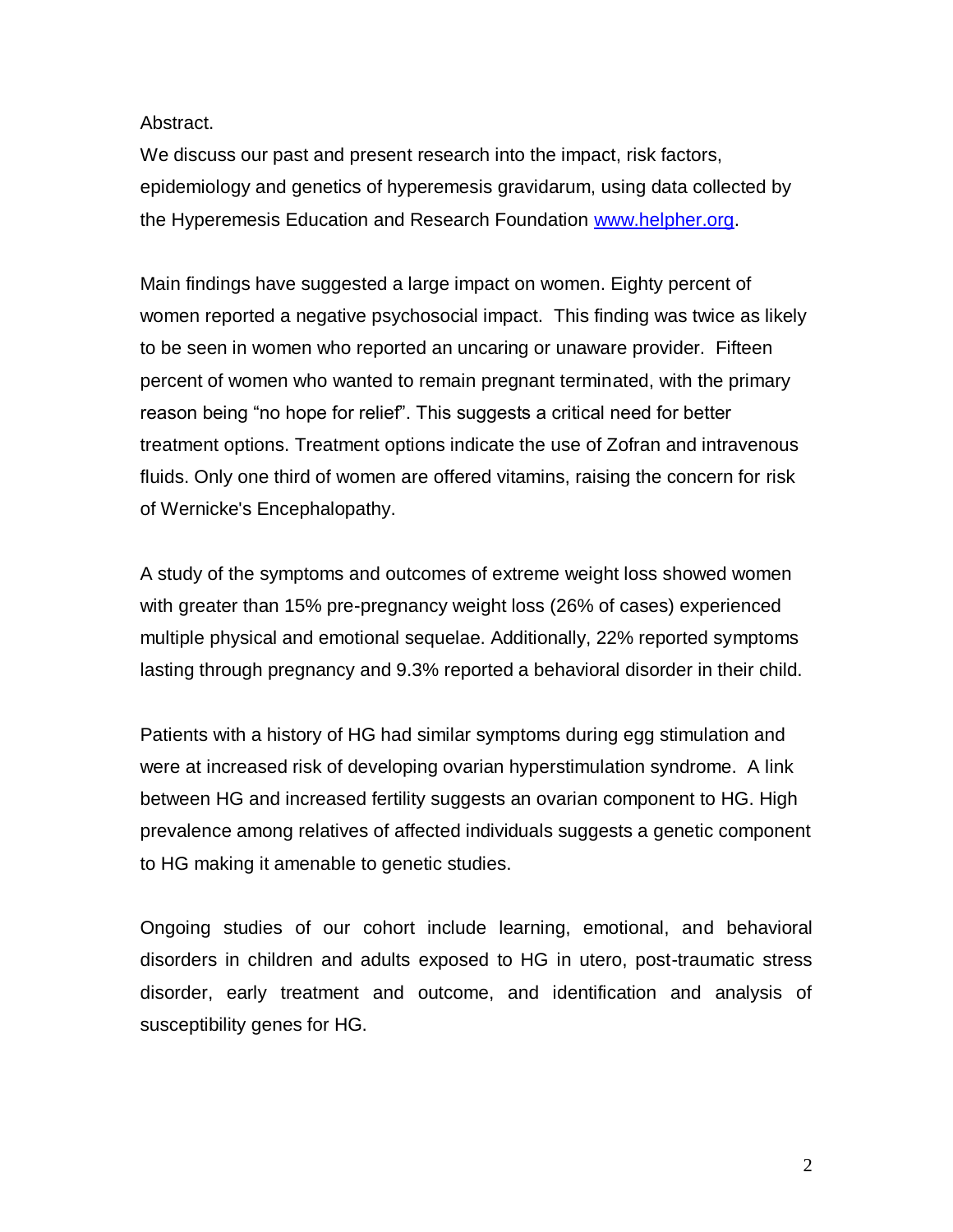A large cohort of women with HG revealed 15% of cases terminated wanted pregnancies with the primary reason being "no hope for relief," suggesting a critical need for better treatment options.

Secular trends in the treatment of HG indicated Zofran and intravenous fluids are most effective. Only a third of women were treated with vitamins, raising the concern for risk of Wernicke's Encephalopathy.

Investigation into the psychosocial burden of HG showed 80% of women reported a negative psychosocial impact. This finding was twice as likely to be seen in women who reported an uncaring or unaware provider.

A study of the symptoms and outcomes of extreme weight loss in HG showed women with greater than 15% pre-pregnancy weight loss (26% of cases) experienced multiple physical and emotional sequelae. Additionally, 22% reported symptoms lasting through pregnancy and 9.3% reported a behavioral disorder in their child.

Patients with a history of HG have similar symptoms during egg stimulation and are at increased risk to develop ovarian hyperstimulation syndrome. A link between HG and increased fertility suggests an ovarian component to HG.

High prevalence of HG among relatives of affected individuals suggests a genetic component to HG making it amenable to genetic studies.

Ongoing studies of our cohort include learning, emotional, and behavioral disorders in children and adults exposed to HG in utero, post-traumatic stress disorder, early treatment and outcome, and identification and analysis of susceptibility genes for HG.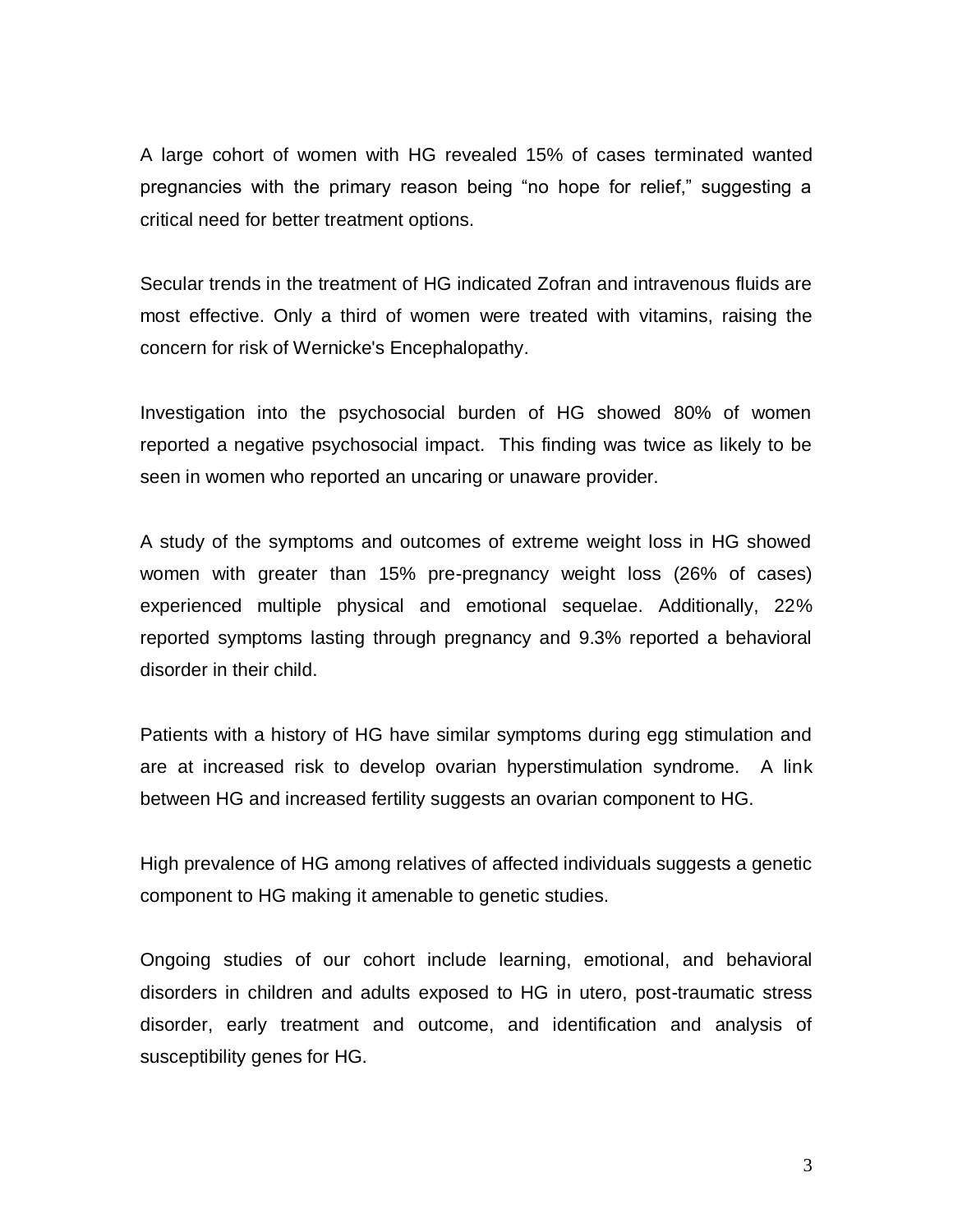Herein we review our analyses of survey data collected by the Hyperemesis Education and Research Foundation [www.helpher.org](http://www.helpher.org/) and provide an update of our current progress in the Genetics and Epidemiology of Hyperemesis Gravidarum Study.

## **Pregnancy Termination**

Poursharif, Korst, MacGibbon, Fejzo, Romero, Goodwin (2007) determined the characteristics of women who terminated secondary to HG. Eight hundred and eight women from 23 countries participated in an online survey. The termination rate ranged from 14.4% in the United States to 19.2% in the United Kingdom, with 123 (15.2%) reporting at least one termination due to HG and 49 (6.1%) reporting multiple terminations. Among those who terminated, 39.8% reported between 2 and 10 terminations due to HG. Main reasons given were no hope for relief (87%), inability to care for the family and self (66.7%), emotional distress (60.2%), fear that they or their baby could die (51.2%), inability to work (39.8%), no help from healthcare provider (36.6%), no help from treatment (25.2%), and/or fear that the baby would be abnormal (22.0%). Women who terminated due to HG were three times as likely to state that their health care providers were uncaring or did not understand how sick they were, and were significantly less likely to be treated with ondansetron (Zofran). Finally, many women with HG had reported fewer problems in subsequent pregnancies, not only because they knew what to expect but also because they were treated much earlier. Lack of insurance coverage for HG hospitalizations and for medication (Zofran) was also raised by a number of women. These data suggest that there is a critical need for further education within the medical community and further research into effective affordable treatment options to avoid termination due to HG.

## **Trends in Treatment**

Goodwin, Poursharif, Korst, MacGibbon & Fejzo (2008) described the treatment of women with HG from 1985 to 2004. Overall 765 women from 26 countries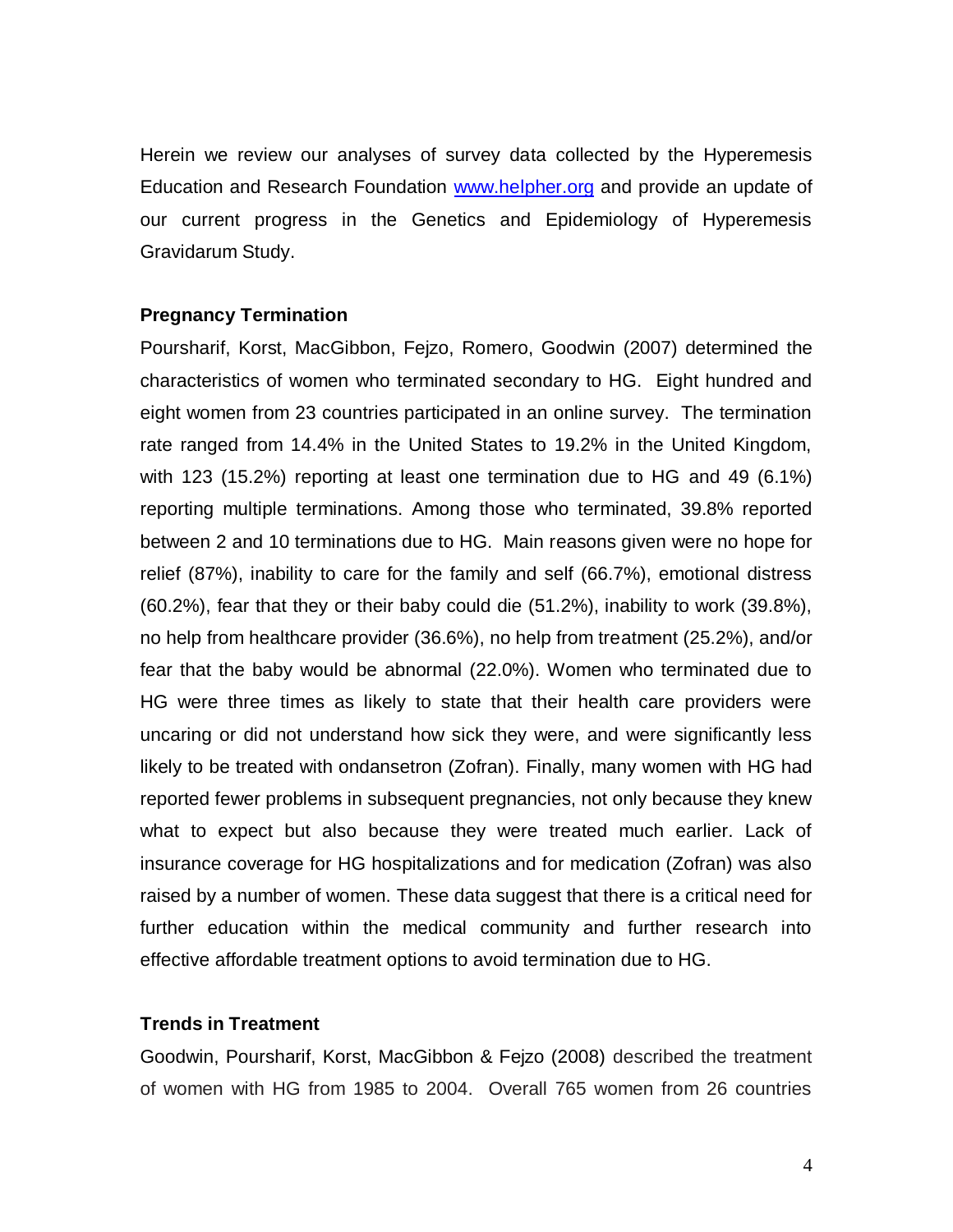with HG pregnancies of at least 27 weeks duration reported usage and effectiveness of more than 20 treatment options for 1193 HG pregnancies. The women who used intravenous (IV) hydration, serotonin inhibitors, and parenteral nutrition (PN) reported the highest rates of effectiveness, with 84%, 83%, and 79% reporting that these respective treatments may have contributed to decreased nausea/vomiting. The use of conventional treatments increased from 20 to 30% to more than 60% between 1985 and 1989 and 2000 and 2004; serotonin inhibitor use increased to 55% after its introduction in the 1990s. Over the past 20 years, multiple treatments have been used for women with HG, with a trend toward treatment with reportedly more effective modalities, such as IV hydration and serotonin inhibitors. The least effective treatments (less than 20%) were trimethobenzamide and the majority of alternative approaches. Of particular concern, 67% of women with HG in the United States, and as many as 90% of women with HG in the United Kingdom, did not report being prescribed vitamins such as pyridoxine and thiamine during the critical period of fetal development when HG commonly presents. Pyridoxine is known to be safe and one of the few agents for which randomized controlled trials have confirmed its efficacy in reducing symptoms in general NVP (Sahakian, Rouse, Sipes, et al., 1991; Vutyavanich, Wongtra-ngan & Ruangsri, 1995). Thiamine has been recommended for all women with more than 3 weeks of daily vomiting because this is associated with Wernicke's encephalopathy (ACOG, 2004), which can lead to permanent maternal neurological dysfunction and death of the fetus or mother (Selitsky, Chandra & Schiavello, 2006). Although we found an increasing use of these vitamins from 17% in 1985–1989 to 33% in 2000–2004, there is still significant underutilization. More research regarding the safety and effectiveness of different medications for HG treatment and more education about the prevention of severe complications of HG with administration of vitamins/B6 therapy is warranted.

#### **Psychosocial Burden**

Poursharif, Korst, MacGibbon, Fejzo, Romero & Goodwin (2007) described the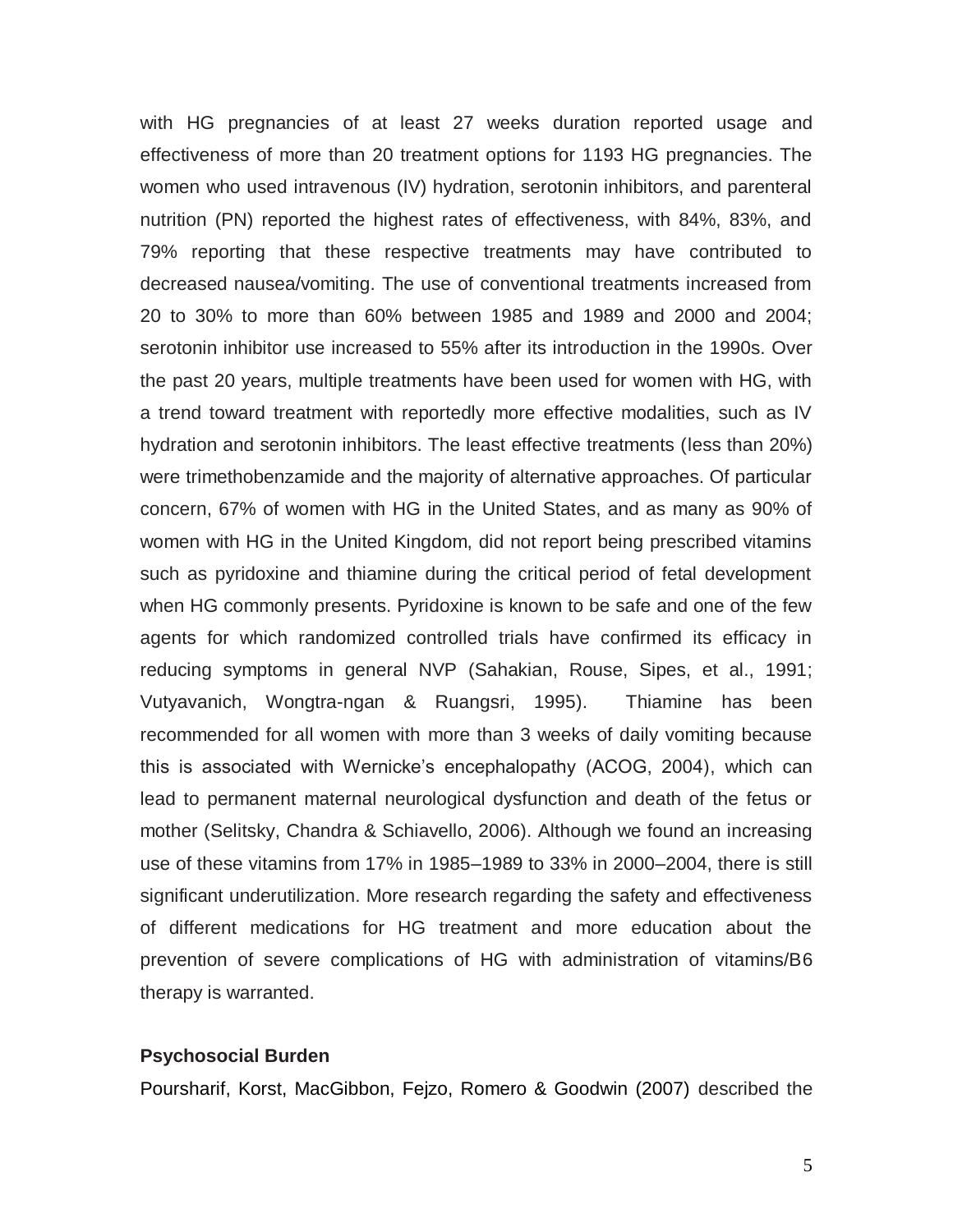psychosocial impact of HG. Overall, 808 women from 23 countries reported on life changes secondary to HG in an online survey. Social isolation, problems relating to other family members and marital problems were frequently mentioned. Most women surveyed (76.0%) reported changes in their plans for future childbearing. Many (19.4%) developed a fear of pregnancy, and some specifically developed a fear of having sex. Over one-third (34.8%) changed their mind regarding or considered limiting the number of children they planned to conceive, and several used adoption or surrogacy to reach their family goals. Overall, 28.7% of women reported that their health-care providers were either uncaring or did not understand how sick they were. Overall, investigation into the psychosocial burden of HG showed 80% of women reported a negative psychosocial impact. This finding was twice as likely to be seen in women who reported an uncaring or unaware provider, and is confirmed by Munch & Schmitz (2006), who stated that a major factor in patient satisfaction was that caregivers understand and appreciate that HG is a disease state that was not caused by the patient herself. Given that the cause of HG is currently unknown and long-term outcome has not been well studied, insistence by caregivers that it is caused by pregnancy rejection, hysteria, or that the patient is "faking it" can only have a negative impact. Education of the medical community regarding sensitivity to patients is imperative and is likely to improve the psychosocial consequences of HG.

## **Extreme Weight Loss**

Fejzo, MacGibbon, Korst, Romero & Goodwin (2009) reported extreme weight loss and associated symptoms in a large cohort of women with HG. Among 819 women, 26% reported losing more than 15% of their pre-pregnancy weight (extreme weight loss). These women were twice as likely to be Hispanic or nonwhite, have symptoms lasting throughout the entire pregnancy, and to change doctors. They were also more likely to be hospitalized and use parenteral nutrition, and have multiple symptoms such as gallbladder and liver dysfunction, renal failure, and retinal hemorrhage.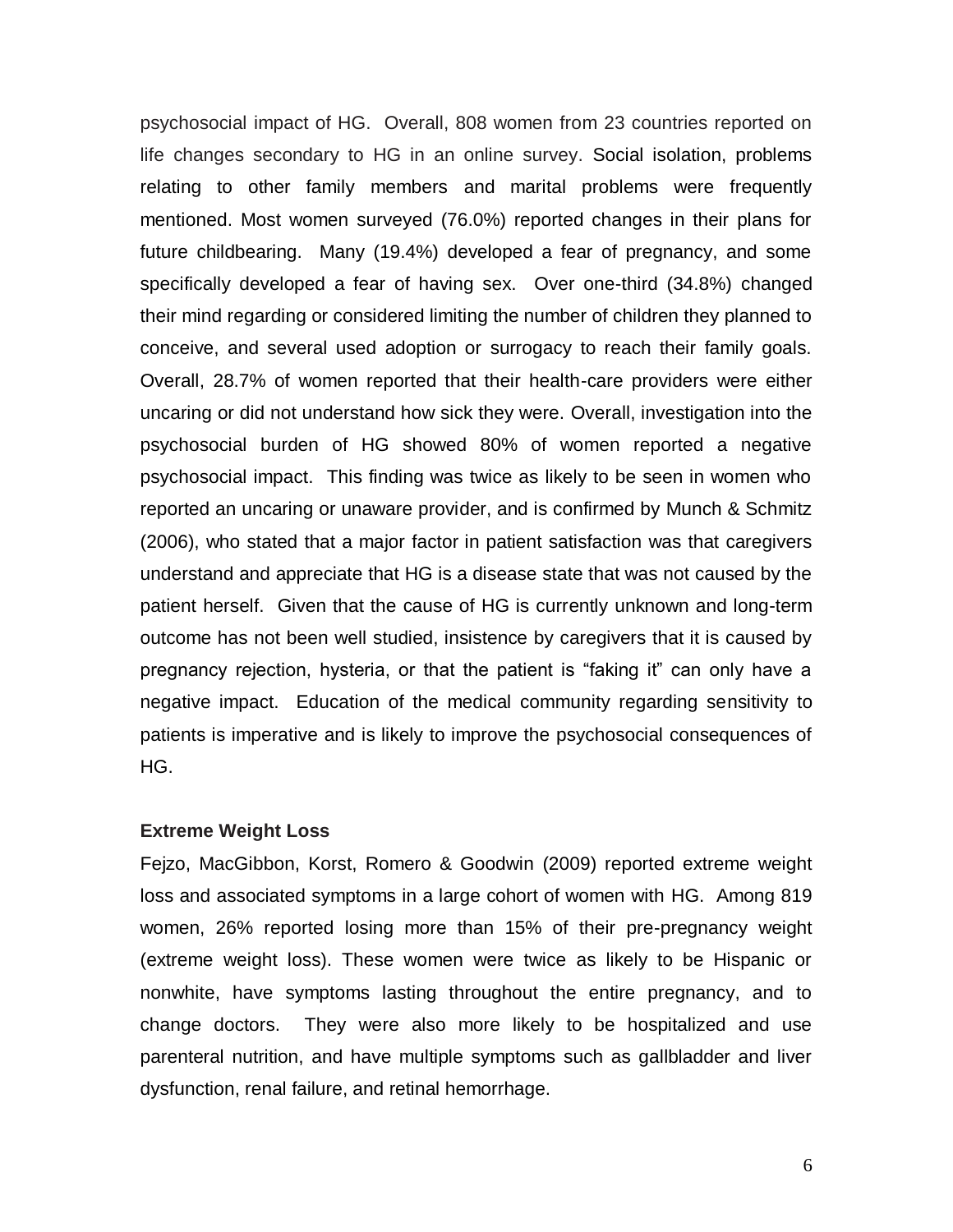For some women, symptoms continued postpartum and included food aversions, muscle pain, nausea, and posttraumatic stress. Approximately 16% of babies were born prematurely, and 8% reportedly weighed less than 2500g. Among women with extreme weight loss, 9.3% reported having a child with a behavioral disorder. Extreme weight loss is common among women with HG, suggesting that HG is a form of prolonged starvation in pregnancy and that the long-term effects of this condition on women and their offspring warrant further investigation.

#### **Hyperemesis and Ovarian Hyperstimulation Syndrome**

Fejzo, Romero & Goodwin (2009) described three interesting cases in a cohort of women with hyperemesis gravidarum. Three women with a history of HG experienced similar symptoms during egg stimulation, 22-30 mature oocytes in one cycle, high estrogen levels and ovarian hyperstimulation syndrome. There are several interesting points to be made with this case series. First, all three patients had symptoms similar to HG while not pregnant and before treatment with chorionic gonadotropin, suggesting that for these patients, the pregnancy state, and more notably, chorionic gonadotropin is not the likely cause of their severe nausea and vomiting during pregnancy. Second, all three patients reported that their surrogates had normal nausea during pregnancy. Thus, surrogates are not likely at an increased risk of severe nausea and vomiting while carrying a fetus with a maternal history of HG, even in the case of carrying female twins. This suggests a maternal genetic component, possibly ovarian rather than fetal or placental in origin, may be causal. Interestingly, the high number of mature follicles also suggests a new theory to explain why HG has not been removed by natural selection, despite its obvious reproductive disadvantage. Until the introduction of IV fluid treatment in the 1950s, HG was a common cause of maternal and fetal death, making its existence during pregnancy an evolutionary enigma. Perhaps extreme nausea during pregnancy is coupled with an increase in healthy follicles or ovarian reserve, resulting in an

7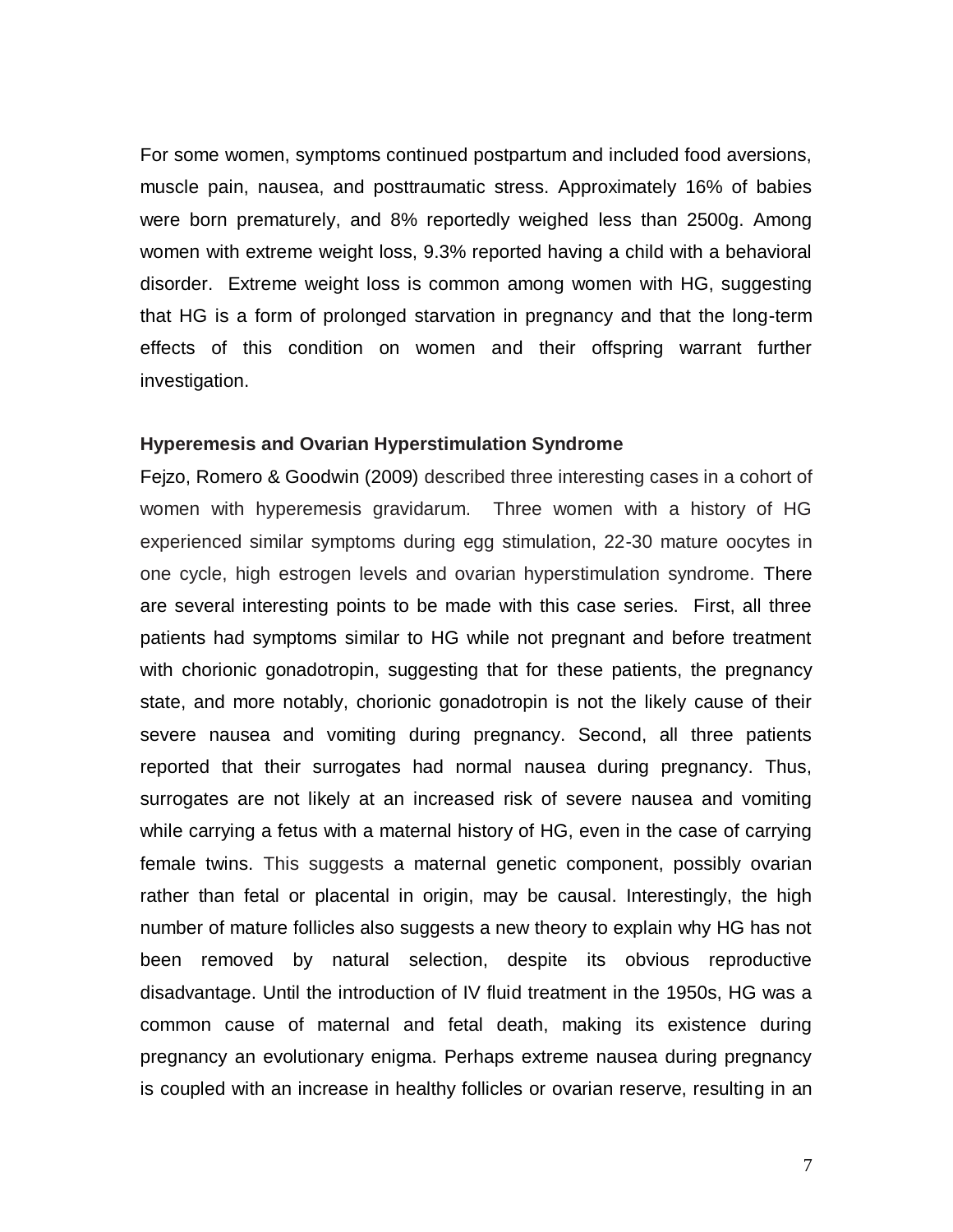overall fertility advantage that surpasses the hereditary disadvantage historically caused by maternal and fetal death, extreme weight loss, malnutrition, prolonged dehydration, Wernicke's encephalopathy, and fetal growth restriction. Several lines of evidence support a genetic predisposition to nausea and vomiting during pregnancy. It is therefore possible that in finding the genes predisposing to HG, one may simultaneously identify genes that contribute to increased fertility and more successful ovarian stimulation. Finally, practitioners and caretakers of patients undergoing follicle stimulation for HG should be wary of ovarian hyperstimulation syndrome in patients with a history of HG. A family history of HG should also be taken into consideration, as HG has been shown to cluster in families. Overall, this case series provides lessons in IVF for women with a history of HG and their surrogates, as well as insight into the cause of HG and its potential role in fertility.

Genes predisposing to HG and their potential link to increased fertility merit further investigation.

#### **Genetics of HG**

Mounting evidence suggests a genetic component to HG. Firstly, in the only study of NVP in twins, concordance rates were more than twice as high for monozygotic compared to dizygotic twins (Corey, Berg, Solaas, & Nance, 1992). Secondly, several investigators have noted that siblings and mothers of patients affected with NVP and HG are more likely to be affected than siblings and mothers of unaffected individuals (Gadsby, Barnie-Adshead & Jagger, 1997; Vellacott, Cooke & James, 1988). Thirdly, the higher frequency of severe NVP in patients with certain genetically determined conditions such as defects in taste sensation (Sipiora, Murtaugh, Gregoire & Duffy, 2000; Bartoshuk, Duffy, Reed & Williams, 2002), glycoprotein hormone receptor defects (Rodien, Bremont, Raffin Sanson, et al., 1998; Akerman, Zhenmin, Rao & Nakajim, 2000; Rodien, Jordan, Lefevre, et al., 2004), or latent disorders in fatty acid transport or mitochondrial oxidation (Innes, Seargeant, Balachandra, et al., 2000; Outlaw & Ibdah, 2005),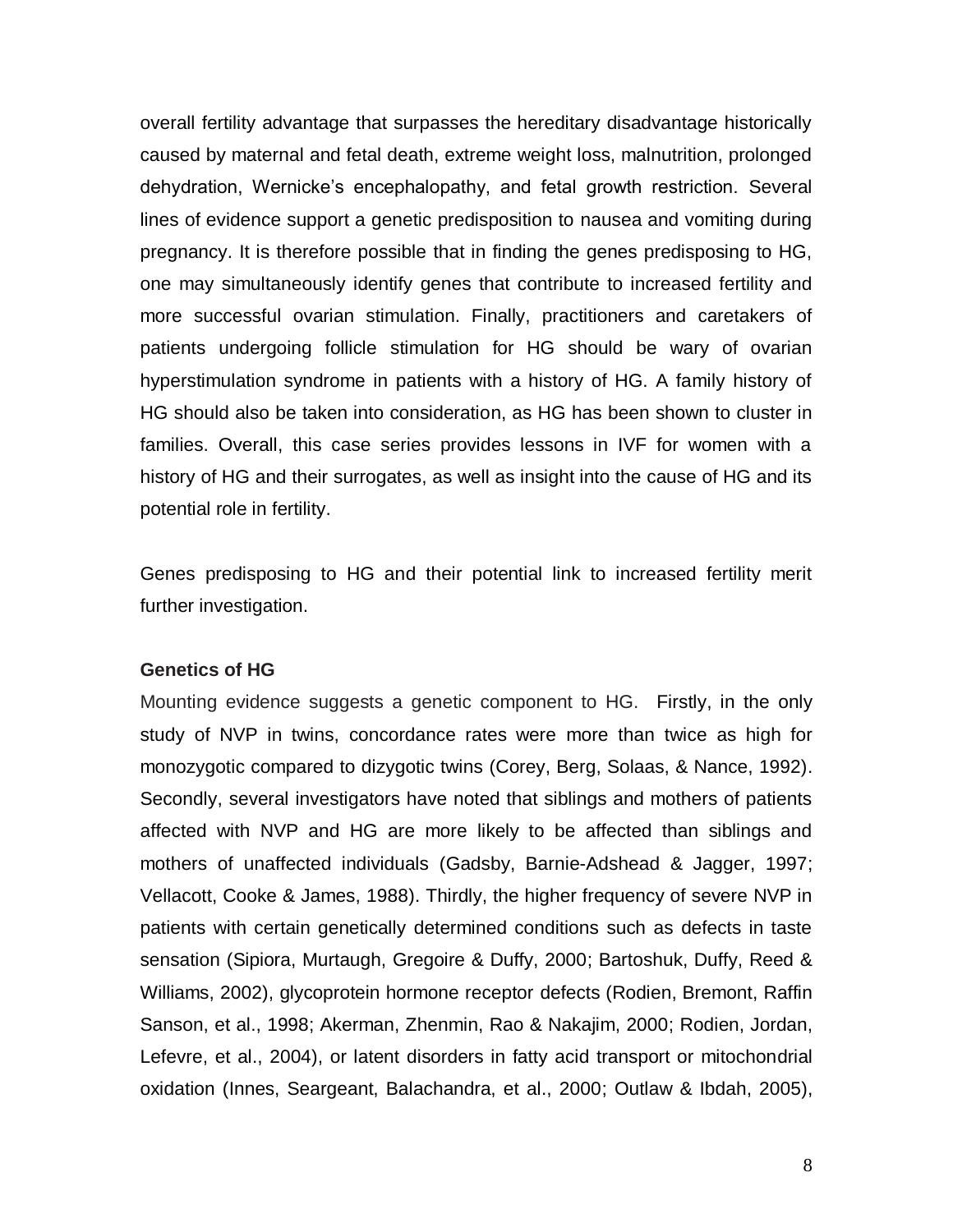suggests that some portion of HG cases may be related to discrete, genetically transmitted disease states that are unmasked or exacerbated in pregnancy. A high risk of recurrence after a previous HG pregnancy as well as evidence for a 3-fold increased risk for HG in daughters of mothers with a history of HG are studies consistent with a genetic component to HG (Fejzo, MacGibbon, Romero & Goodwin, in press; Vikanes, Skjaerven, Grjibovski, Gunnes, Vangen & Maguns, 2010). Additionally, we find, approximately 28% of cases reported their mother had severe nausea and vomiting or hyperemesis gravidarum while pregnant with them (Fejzo et al., 2009). Of the 721 sisters with a pregnancy history, 19% had hyperemesis gravidarum. Among the most severe cases, those requiring total parenteral nutrition or nasogastric feeding tube, the proportion of affected sisters was even higher, 25%. Nine percent of cases reported having at least two affected relatives including sister(s), mother, grandmother, daughters, aunt(s), and cousin(s). And more recently, in a case-control study using a separate dataset, we found sisters of women with Hyperemesis Gravidarum have a significantly increased risk of having Hyperemesis Gravidarum themselves (OR=17.3, p=0.005; Zhang, Cantor, MacGibbon, Romero, Goodwin, Mullin & Schoenberg Fejzo, in press).

To conclude, through extensive online surveys conducted on a large cohort of women with HG, we have shown there is a critical need for more education of the medical community and increased research to identify the cause and ultimately more effective treatments for HG. Our study on the Genetics and Epidemiology of HG is underway to identify the predisposing genes and environmental risk factors resulting in this devastating disease in pregnancy. In this study, we are collecting saliva samples and survey data on 1,000 cases and 1,000 controls. Currently we have been contacted by over 2,100 potential participants, among which we have identified over 1,000 eligible cases who have referred over 500 eligible controls. Enrollment is ongoing. Future work includes a genome-wide association study of affected and unaffected women and analysis of survey data. Projects in the recent future include long-term outcome of HG-exposed offspring,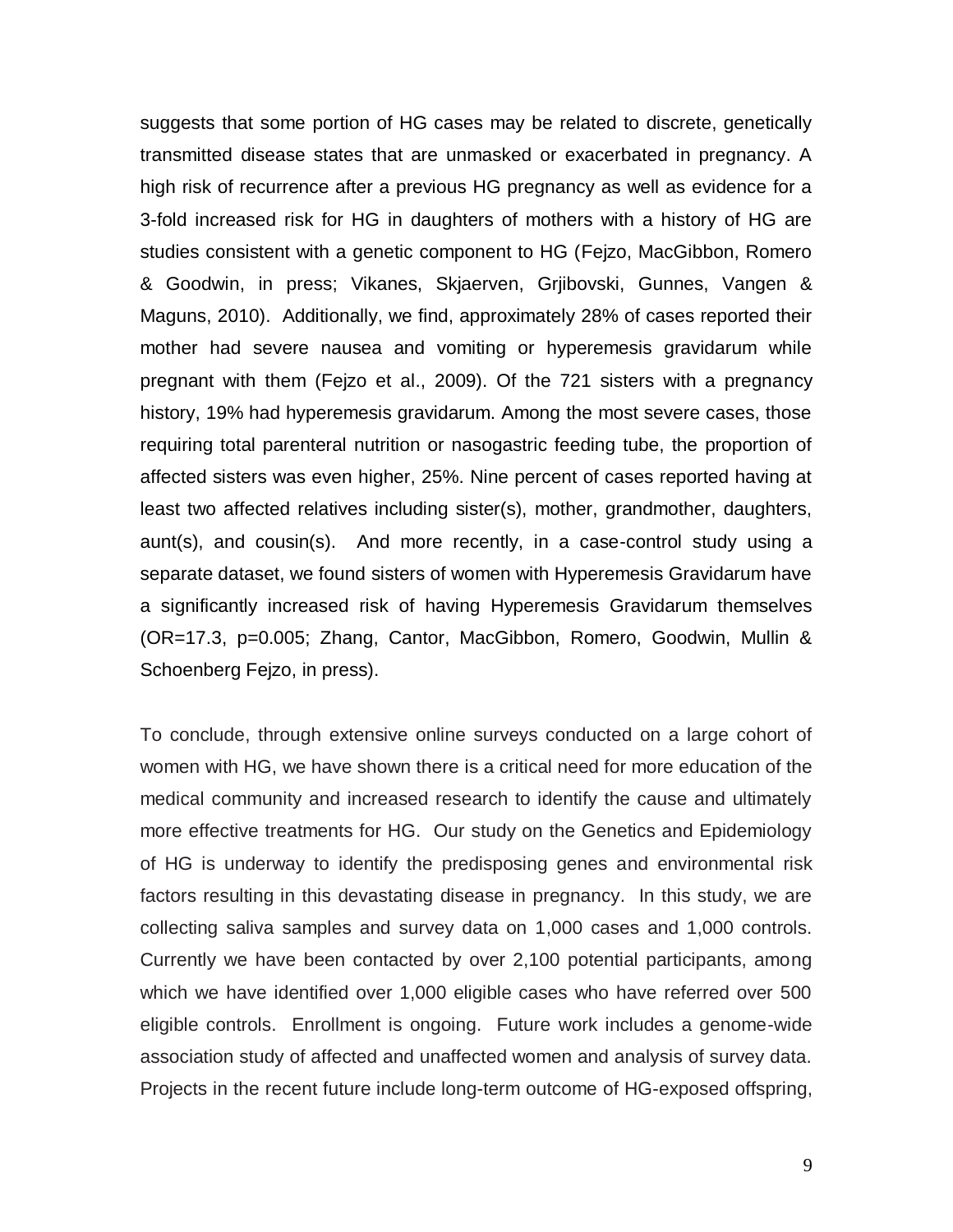risk factors for Post-Traumatic Stress Disorder (PTSD) in women with HG, and potential effect of pre-existing conditions and time of first treatment on duration of symptoms and maternal and fetal outcomes.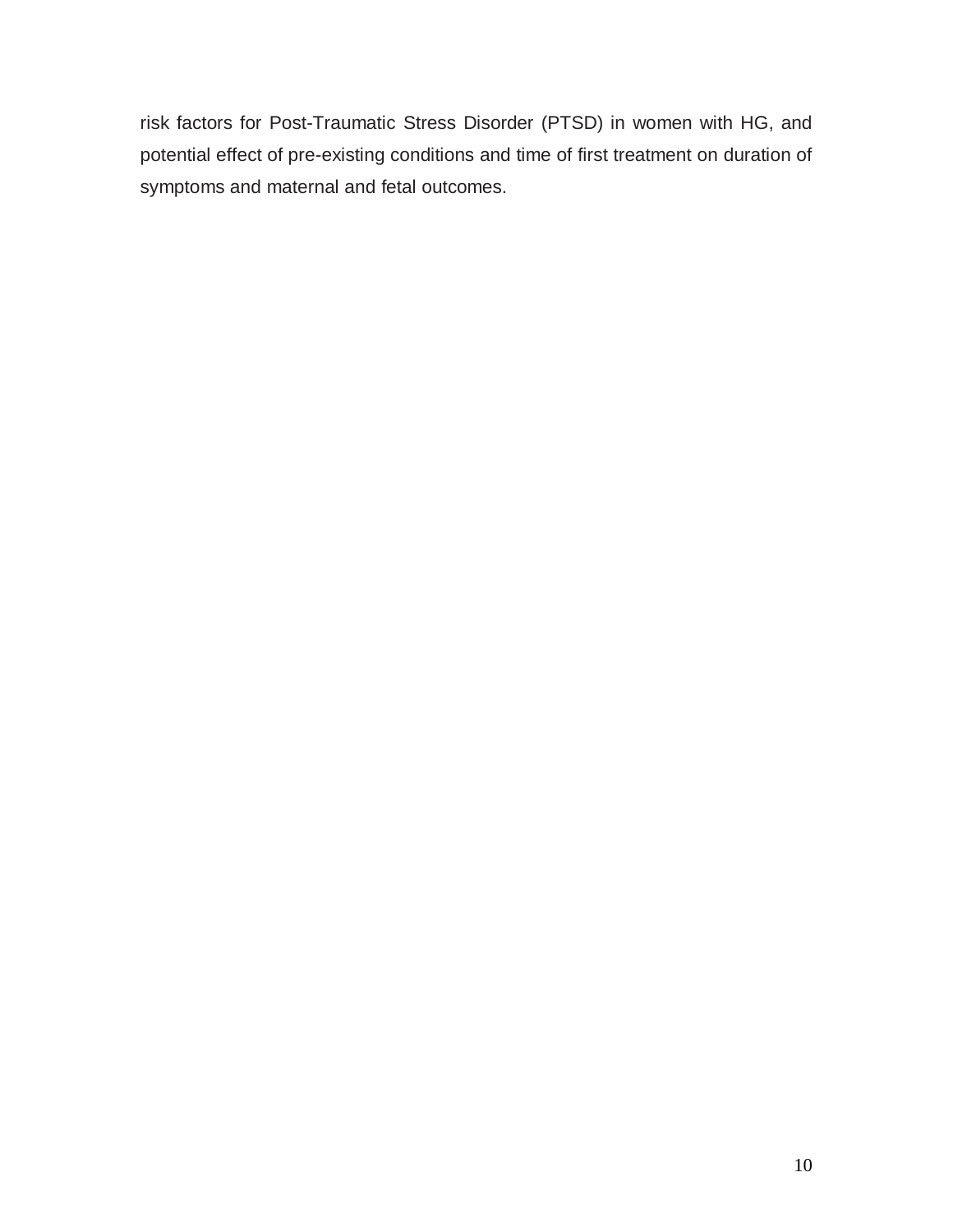# **REFERENCES**

Akerman FM, Zhenmin L, Rao CV, Nakajim ST. (2000). A case of spontaneous ovarian hyperstimulation syndrome with a potential mutation in the hCG receptor gene. *Fertility and Sterility*;74:403–4.

American College of Obstetricians and Gynecologists. Nausea and vomiting of pregnancy. (2004) *Practice Bulletin number 52.* Washington, DC: ACOG.

Bartoshuk LM, Duffy VB, Reed D, Williams A. (2002). Supertasting, ear-aches and head injury: genetics and pathology alter our taste worlds. *Appetite*; 38:45– 51.

Corey LA, Berg K, Solaas MH, Nance WE. (1992) The epidemiology of pregnancy complications and outcome in a Norwegian twin population. *Obstetrics & Gynecology*; 80(6):989–94.

Fejzo MS, Ingles SA, Wang W, Wilson M, MacGibbon KW, Romero R, Goodwin TM. (2008*).* High prevalence of severe nausea and vomiting of pregnancy and hyperemesis gravidarum among relatives of affected individuals. *European Journal of Obstetrics & Gynecology and Reproductive Biology.* Nov;141(1):13-7.

Fejzo MS, Romero R, Goodwin TM. (2009). Patients with history of hyperemesis gravidarum have similar symptoms during egg stimulation and develop ovarian hyperstimulation syndrome: case series. *Fertility and Sterility*, 93(1):267.e9-11.

Fejzo MS, MacGibbon K, Korst L, Romero R, Goodwin TM. (2009). Extreme Weight Loss and Extended Duration of Symptoms among women with hyperemesis gravidarum. *Journal of Women's Health*.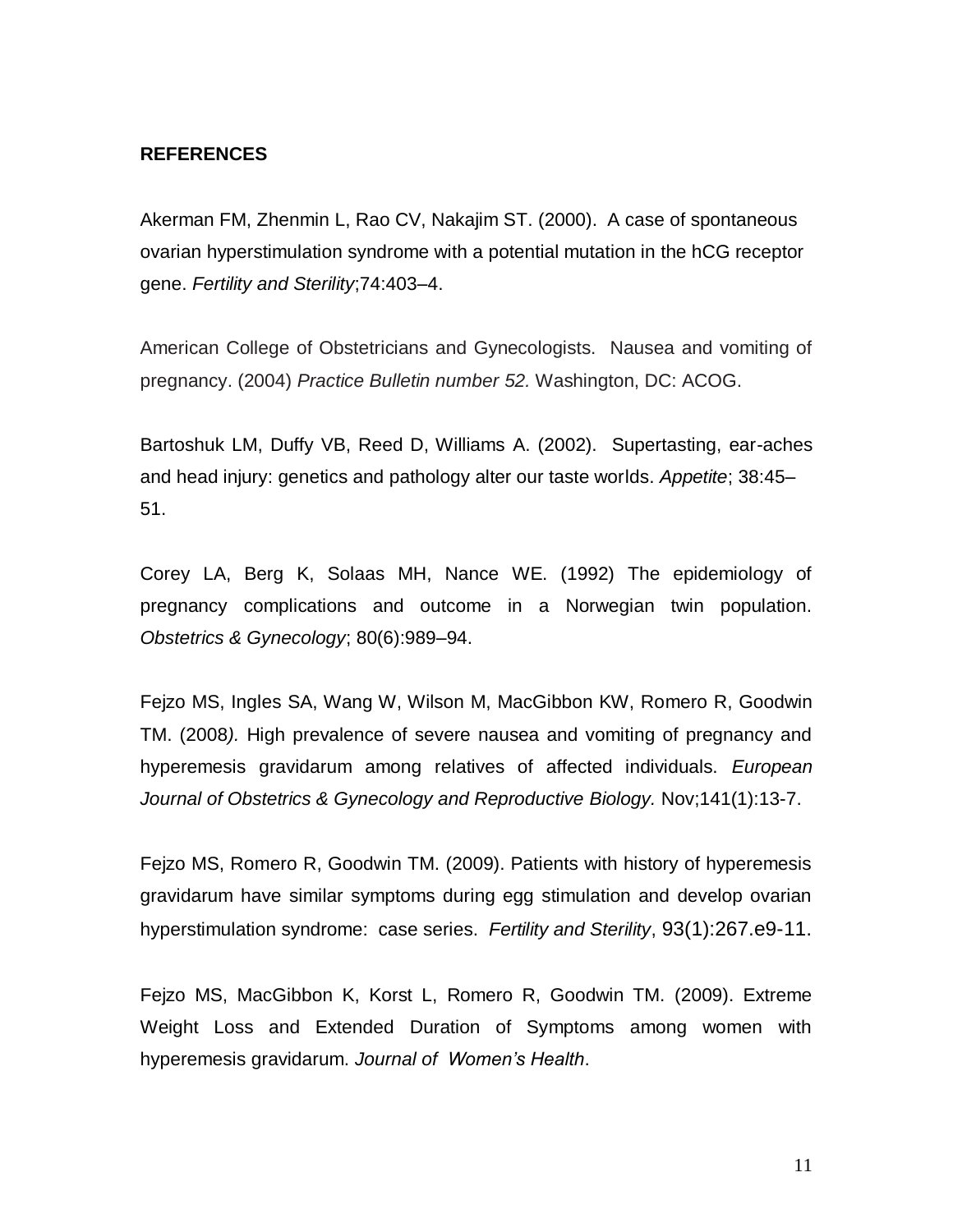Fejzo MS, MacGibbon K, Romero R, Goodwin TM. (2010) Recurrence Risk of Hyperemesis Gravidarum. *Journal of Midwifery and Women's Health*, in press.

Gadsby R, Barnie-Adshead AM, Jagger C. (1997). Pregnancy nausea related to women's obstetric and personal histories. *Gynecologic and Obstetric Investigation*; 43:108–11.

Goodwin TM, Poursharif B, Korst LM, MacGibbon K, Fejzo MS. (2008). Secular trends in the treatment of hyperemesis gravidarum. *American Journal of Perinatology***.** Mar;25(3):141-7.

Innes AM, Seargeant LE, Balachandra K, et al. (2000). Hepatic carnitine palmitoyltransferase I deficiency presenting as maternal illness in pregnancy. *Pediatric Research*; 47:43–5.

Munch S & Schmitz M.F. (2006) Hyperemesis gravidarum and patient satisfaction: a path model of patients' perceptions of the patient-physician relationship. *Journal of Psychosomatic Obstetrics and Gynecology* (271): 49–57.

Outlaw WM & Ibdah JA. (2005). Impaired fatty acid oxidation as a cause for liver disease associated with hyperemesis gravidarum. *Medical Hypotheses*; 65:1150–3.

Poursharif B, Korst L, MacGibbon KW, Fejzo MS, Romero R, Goodwin TM. (2007). Voluntary termination in a large cohort of women with hyperemesis gravidarum. *Contraception.* Dec; 76(6):451-5.

Poursharif B, Fejzo MS, MacGibbon KW, Korst LM, Romero R, Goodwin TM. (2008). Psychosocial Burden of Hyperemesis Gravidarum. *American Journal of Perinatology,* Mar; 28(3):176-81.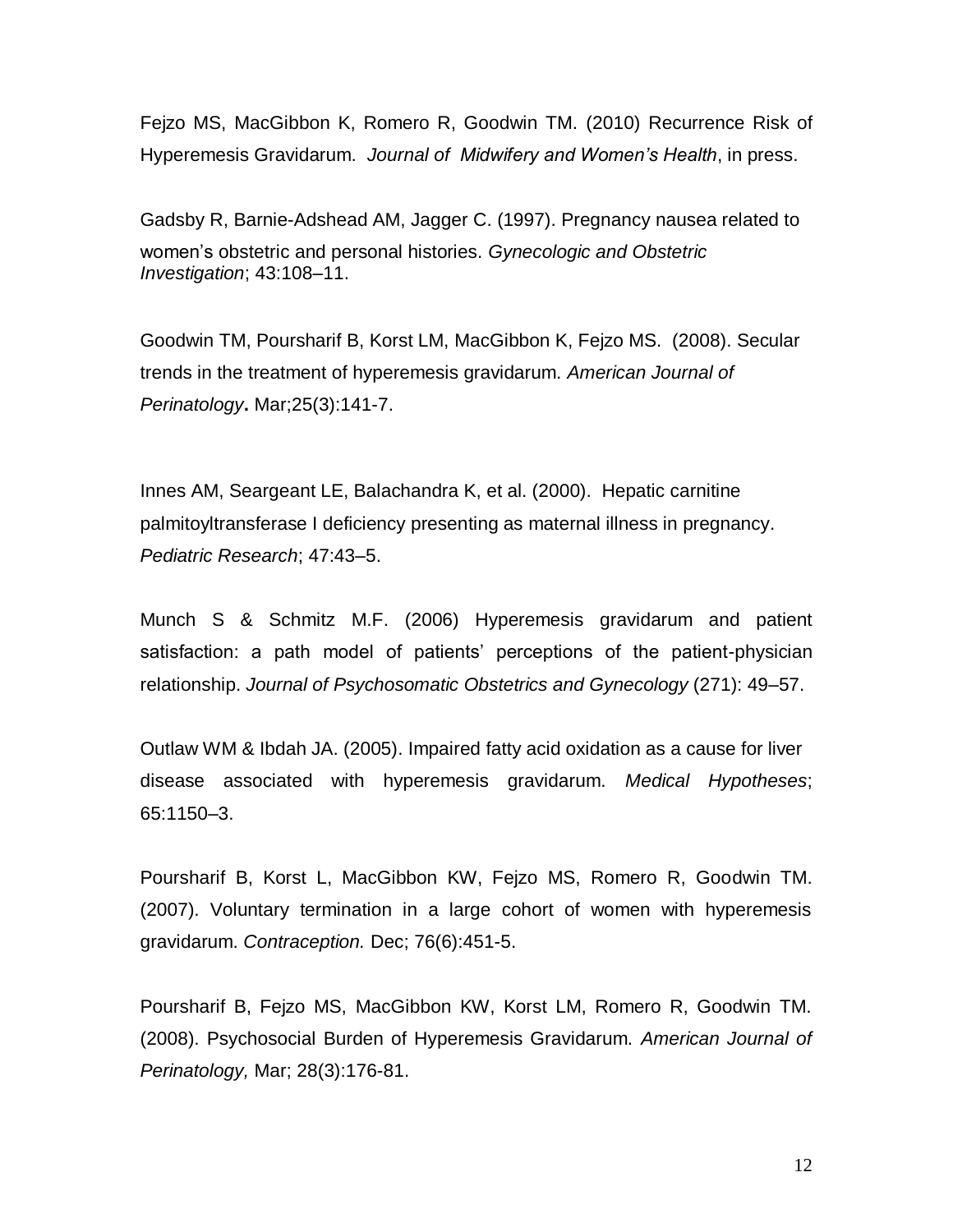Rodien P, Jordan N, Lefevre A, et al. (2004). Abnormal stimulation of the thyrotrophin receptor during gestation. *Human Reproduction Update*; 10:95–105.

Rodien P, Bremont C, Raffin Sanson M, et al. (1998). Familial gestational hyperthyroidism caused by a mutant thyrotropin receptor hypersensitive to human chorionic gonadotropin. *The New England Journal of Medicine*; 339(25):1823–6.

Sahakian V, Rouse D, Sipes S, et al. (1991). Vitamin B6 is effective therapy for nausea and vomiting of pregnancy: a randomized, double-blind placebocontrolled study. *Obstetrics & Gynecology*; 78(1):33–36.

Selitsky T, Chandra P, Schiavello Henry J. (2006). Wernicke's encephalopathy with hyperemesis and ketoacidosis. *Obstetrics & Gynecology*; 107(2 pt 2):486– 490.

Sipiora ML, Murtaugh MA, Gregoire MD, Duffy VB. (2000). Bitter taste perception and severe vomiting in pregnancy. *Physiology & Behavior*; 69: 259–67.

Vellacott ID, Cooke EJA, James CE. (1988). Nausea and vomiting in early pregnancy. *The International Journal of Gynecology & Obstetrics*; 27:57–62.

Vikanes A, Skjaerven R, Grjibovski AM, Gunnes N, Vangen S, Maguns P. (2010). Recurrence of hyperemesis gravidarum across generations: population based cohort study. *British Medical Journal*; 340:c2050.

Vutyavanich T, Wongtra-ngan S, Ruangsri R. (1995). Pyridoxine for nausea and vomiting of pregnancy: a randomized, doubleblind, placebo-controlled trial. *American Journal of Obstetrics and Gynecology*; 173(3 pt 1):881–884.